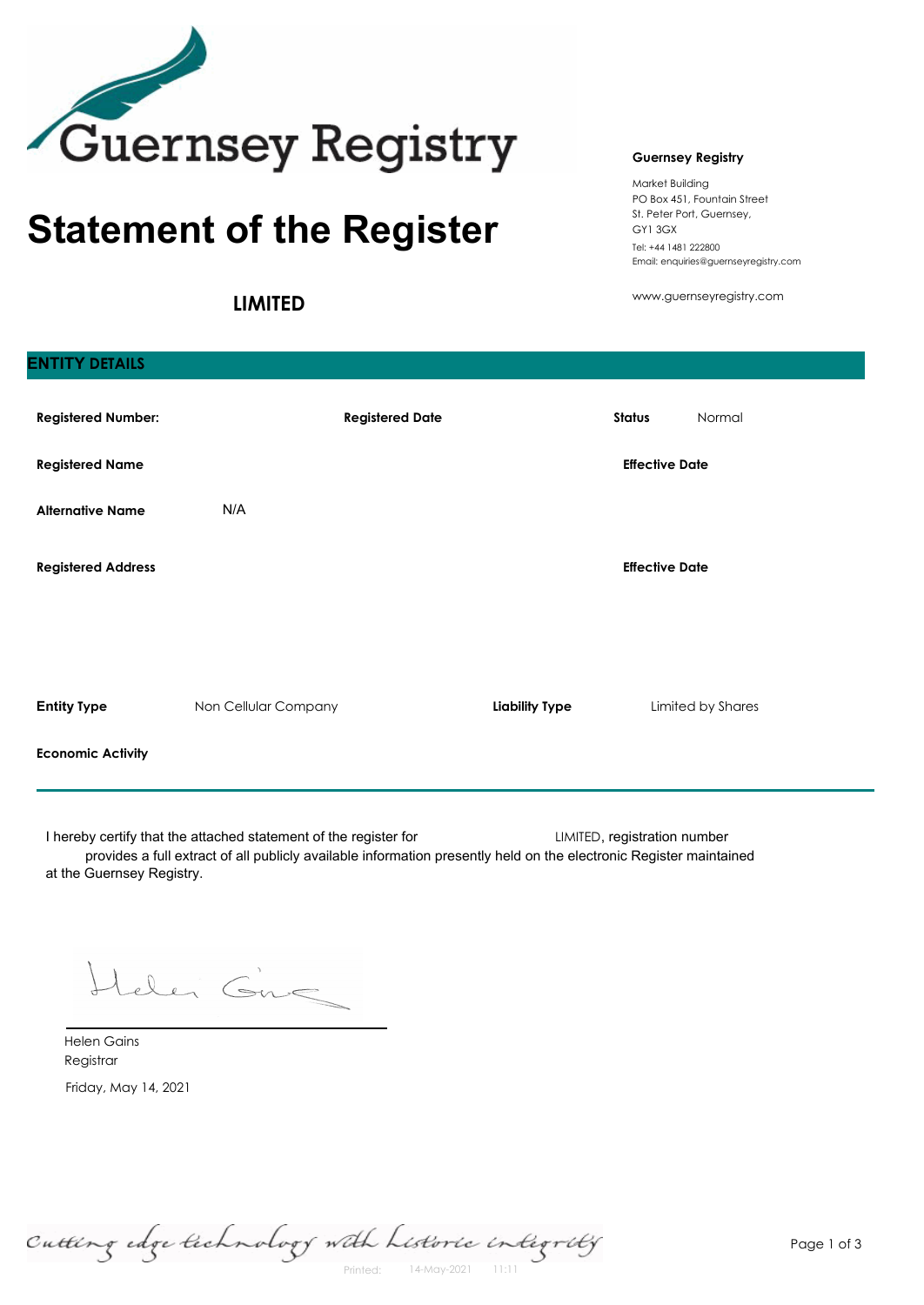| <b>PREVIOUS NAMES</b> |                      |
|-----------------------|----------------------|
| Effective Date        | <b>Previous Name</b> |

## **CURRENT AND PREVIOUS DIRECTORS**

Please note: in some cases the director appointment dates may reflect the company re-registration date (after 1 July 2008-the date on which the new Companies Law came into force) rather than the actual appointment date of the director.

| <b>Start Date</b> | <b>End Date</b> | <b>Director Type</b> | Name | <b>Service Address</b> |
|-------------------|-----------------|----------------------|------|------------------------|
|                   |                 | Director             |      |                        |
|                   |                 | Director             |      |                        |
|                   |                 | Director             |      |                        |
|                   |                 |                      |      |                        |
|                   |                 | Director             |      |                        |
|                   |                 |                      |      |                        |
|                   |                 | Director             |      |                        |
|                   |                 |                      |      |                        |

# **CURRENT AND PREVIOUS RESIDENT AGENTS Start Date End Date Agent Type Name Service Address** Resident Agent Resident Agent Resident Agent

### **FILED DOCUMENTS**

Please note: not all documents that were filed with the Registry before 1 July 2008 will show on the electronic record.

| Ref    | Received    | <b>Status</b> | <b>Submission / Document Type</b>                          | Registered  | Scanned<br>Pages |
|--------|-------------|---------------|------------------------------------------------------------|-------------|------------------|
| 177443 | 06-Feb-2009 | Registered    | Incorporation Normal/Incorporation<br>Form                 | 10-Feb-2009 | 5                |
| 177443 | 06-Feb-2009 | Registered    | Incorporation Normal/Standard<br>Memorandum of Association | 10-Feb-2009 |                  |
| 177443 | 06-Feb-2009 | Registered    | Incorporation Normal/Articles of<br>Association            | 10-Feb-2009 | 16               |
| 179482 | 20-Feb-2009 | Registered    | Change Address/Change of Reg<br>Office Address Form        | 20-Feb-2009 | 2                |
| 260426 | 22-Jan-2010 | Registered    | AV Non Regulated<br>Companies/Annual Validation Form       | 22-Jan-2010 | $\overline{4}$   |
| 332135 | 18-Jan-2011 | Registered    | AV Non Regulated<br>Companies/Annual Validation Form       | 18-Jan-2011 | $\overline{4}$   |

Cutting edge technology with Listoric integrity